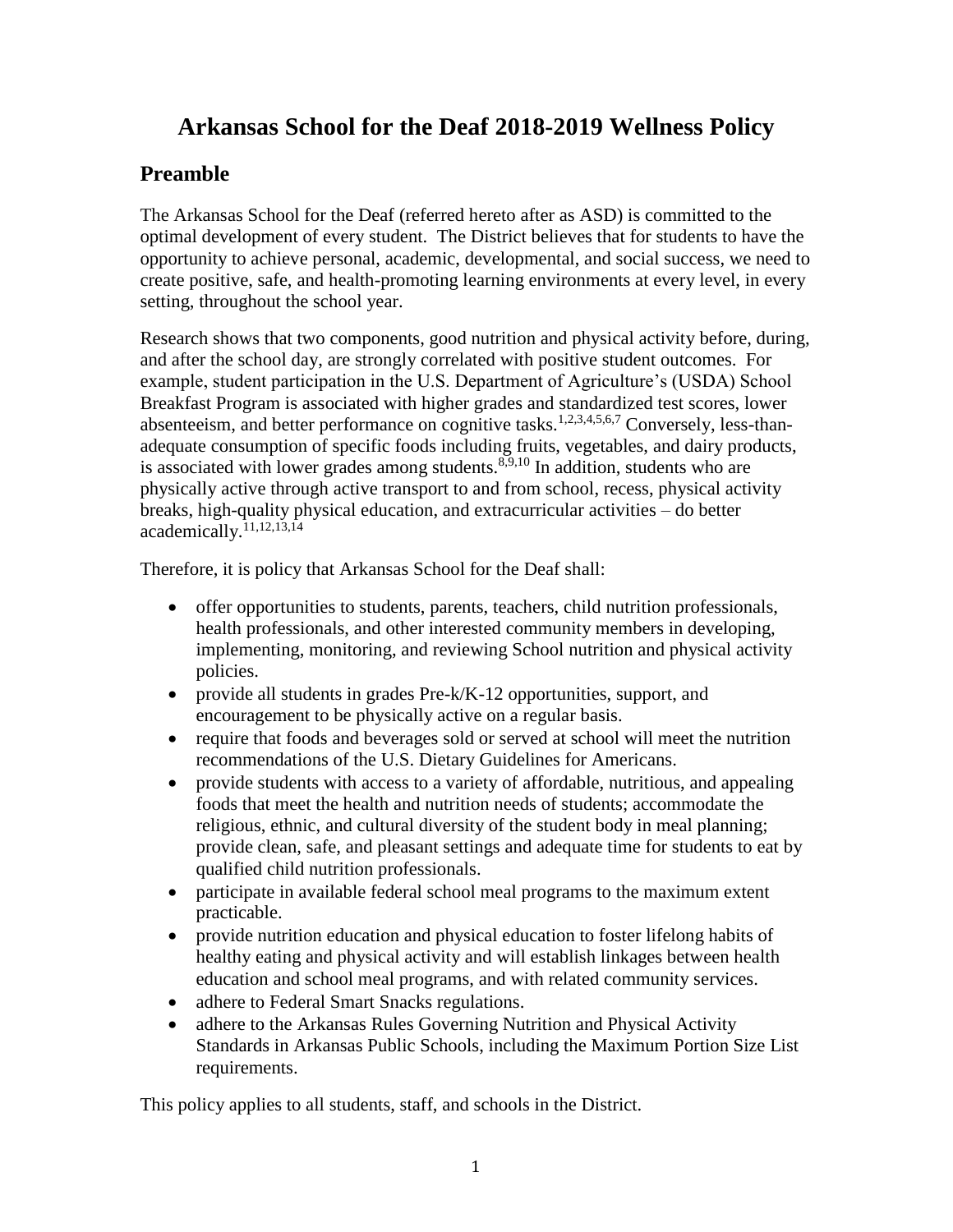# **TO ACHIEVE THESE POLICY GOALS:**

## **I. School Wellness Committee**

The School Wellness Committee at ASD will create, strengthen, and work to develop, implement, monitor, review, and, as necessary, revise school nutrition and physical activity policies. The ASD Wellness Committee consists of a group of individuals representing the school and community, including the Chairman of the committee, parents, students, the school food authority, members of the school board, school administrators, teachers, health professionals, and members of the public. This committee will meet quarterly during the school year.

The Superintendent or designee(s) will convene the District Wellness Committee and facilitate development of and updates to the wellness policy and will ensure each school's compliance with the policy. Each school will designate a school wellness policy coordinator, who will ensure compliance with the policy.

## **II. Nutrition**

## **School Meals**

Meals served through the National School Lunch Program and the School Breakfast Program will:

- be appealing and attractive to children;
- be served in clean and pleasant settings;
- meet, at a minimum, nutrition requirements established by local, state, and federal statutes and regulations;
- offer a variety of fruits and vegetables;
- ensure that all grains served are whole grain rich.

ASD will engage students and parents, through taste-tests of new entrees and surveys, in selecting foods served through the school meal programs in order to identify new, healthful, and appealing food choices.

In addition, ASD will share information about the nutritional content of meals with parents and students upon request. The Wellness Committee will review school menus quarterly.

## **Water**

To promote hydration, free, safe, unflavored drinking water will be available to all students throughout the school day and throughout every school campus. Drinking water will be available where school meals are served during mealtimes. Students will be allowed to bring and carry (approved) water bottles filled with only water thoughout the day.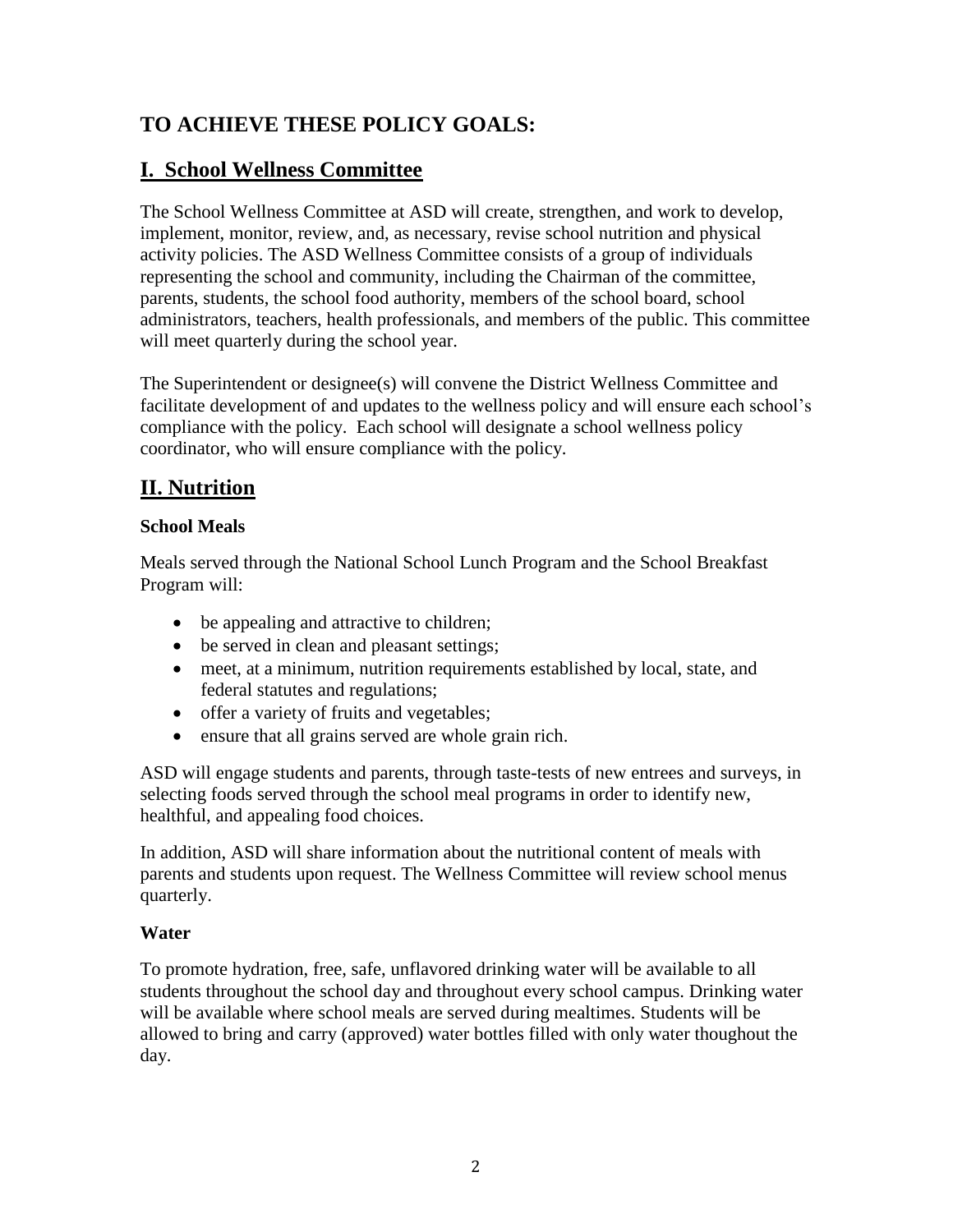### **Breakfast**

To ensure that all children have breakfast, either at home or at school, in order to meet their nutritional needs and enhance their ability to learn:

- ASD will, operate the School Breakfast Program.
- ASD will, to the extent possible, arrange bus schedules and utilize methods to serve school breakfasts that encourage participation.
- ASD will notify parents and students of the availability of the School Breakfast Program.

#### **Meal Times and Scheduling, ASD**

- will provide students with at least 10 minutes to eat after sitting down for breakfast and 20 minutes after sitting down for lunch;
- will schedule meal periods at appropriate times, e.g., lunch is scheduled between (11 a.m. and 1 p.m.);
- will not schedule tutoring, club, or organizational meetings or activities during mealtimes, unless students may eat during such activities;
- will schedule recess periods to follow lunch periods;
- will provide students access to hand washing or hand sanitizing before they eat meals or snacks; and
- will take reasonable steps to accommodate the tooth-brushing regimens of students with special oral health needs (e.g., orthodontia or high tooth decay risk).

#### **Summer Food Service Program**

The Arkansas School for the Deaf will sponsor the Summer Food Service Program for the two weeks that students are on campus.

#### **Qualifications of Child Nutrition Staff**

ASD qualified nutrition professionals will administer the school meal programs. As part of ASD's responsibility to operate a food service program, continuing professional development for all nutrition professionals at ASD will be provided. Staff development programs will include appropriate certification and/or training programs for child nutrition directors, school nutrition managers, and cafeteria workers, according to their levels of responsibility.

#### **Sharing of Foods and Beverages**

ASD will discourage students from sharing their foods or beverages with one another during meal or snack times, given concerns about allergies and other restrictions on some children's diets.

#### **Foods and Beverages Sold Individually (i.e., such as through vending machines, fundraisers, student stand, etc.)**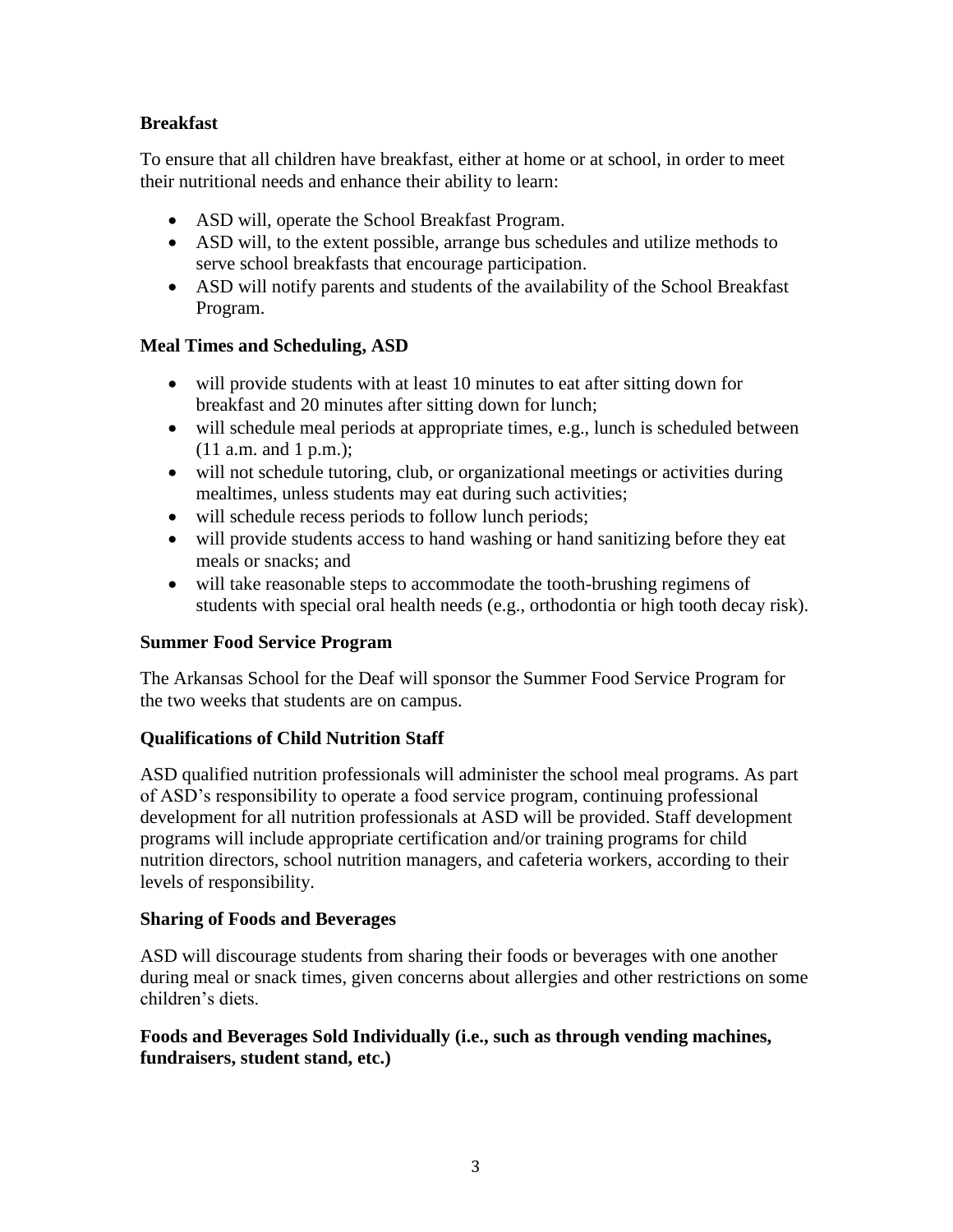#### **Beverages**

Allowed: water or seltzer water without added caloric sweeteners; fruit and vegetable juices and fruit-based drinks that contain at least 50% fruit juice and that do not contain additional caloric sweeteners; unflavored or flavored low-fat or fat-free fluid milk and nutritionally-equivalent nondairy beverages (to be defined by USDA);

Not allowed: soft drinks containing caloric sweeteners; sports drinks; iced teas; fruitbased drinks that contain less than 50% real fruit juice or that contain additional caloric sweeteners; beverages containing caffeine, excluding low-fat or fat-free chocolate milk (which contain trivial amounts of caffeine).

#### **Foods**

A food item sold individually:

- 1. will have no more than 35% of its calories from fat (excluding nuts, seeds, peanut butter, and other nut butters) and 10% of its calories from saturated and trans fat combined; and will have no more than 35% of its weight from added sugars;
- 2. will contain no more than 230 mg of sodium per serving for chips, crackers, baked goods and other snack items; will contain no more than 480 mg of sodium per serving for pastas, meats and soups; and will contain no more than 600 mg of sodium for pizza, sandwiches, and main dishes.

A choice of at least two fruits and/or non-fried vegetables will be offered for sale at any location on the school site where foods are sold. Such items could include, but are not limited to, fresh fruits and vegetables; 100% fruit or vegetable juice; fruit-based drinks that are at least 50% fruit juice and that do not contain additional caloric sweeteners; cooked, dried, or canned fruits (canned in fruit juice or light syrup); and cooked, dried, or canned vegetables (that meet the above fat and sodium guidelines).

## **Portion Sizes**

Limit portion sizes of foods and beverages sold individually to those listed below:

- 1. One and one-quarter ounces for chips, crackers, popcorn, cereal, trail mix, nuts, seeds, dried fruit, or jerky;
- 2. One ounce for cookies;
- 3. Two ounces for cereal bars, granola bars, pastries, muffins, doughnuts, bagels, and other bakery items; o Four fluid ounces for frozen desserts, including, but not limited to, low-fat or fat-free ice cream; o Eight ounces for non-frozen yogurt;
- 4. Twelve fluid ounces for beverages, excluding water;
- 5. The portion size of a la carte entrees and side dishes, including potatoes, will not be greater than the size of comparable portions offered as part of school meals.
- 6. Fruits and non-fried vegetables are exempt from portion-size limits.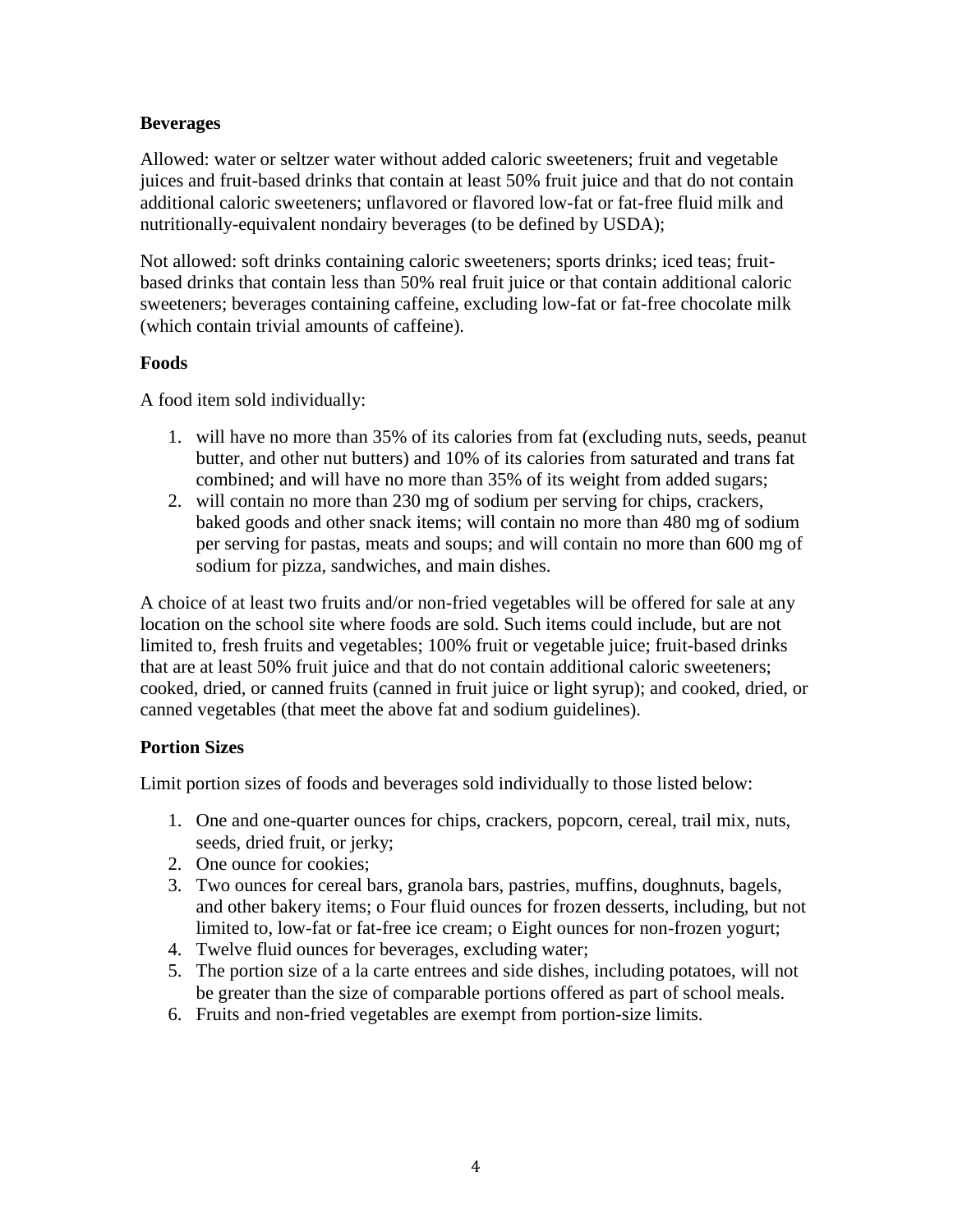#### **Snacks**

Snacks served during the school day or in after-school care or residential programs will make a positive contribution to children's diets and health, with an emphasis on serving fruits and vegetables as the primary snacks and water as the primary beverage. Schools will assess if and when to offer snacks based on timing of school meals, children's nutritional needs, children's ages, and other considerations. The School Wellness Committee will disseminate a list of healthful snack items to teachers, after-school program personnel, dormitory personnel and parents.

#### **Rewards and Celebrations**

Schools will not use foods or beverages, especially those that do not meet the nutrition standards for foods and beverages sold individually (above), as rewards for academic performance or good behavior, and will not withhold food or beverages (including food served through school meals) as a punishment.

ASD will limit celebrations that involve food during the school day to no more than the allowed nine (9) events per school year.

#### **School-sponsored Events (such as, but not limited to, athletic events, dances, or performances).**

Foods and beverages offered or sold at school-sponsored events outside the school day will meet the nutrition standards for meals or for foods and beverages sold individually (above).

#### **Nutrition Education and Promotion**

Students and staff will receive consistent nutrition messages throughout schools, classrooms, gymnasiums, and cafeterias. Nutrition promotion also includes marketing and advertising nutritious foods and beverages to students.

The District will promote healthy food and beverage choices for all students throughout the school campus, as well as encourage participation in school meal programs. Schools will provide nutrition education and engage in nutrition promotion that:

- implements evidence-based healthy food promotion techniques through the school meal programs; and
- promotes foods and beverages that meet the USDA Smart Snacks in School nutrition standards.
- provides students with the knowledge and skills necessary to promote and protect their health;
- is integrated into health education classes and other classroom instruction through subjects such as math, science, language arts, social sciences, and elective subjects;
- includes enjoyable, developmentally-appropriate, culturally-relevant, and participatory activities, such as cooking demonstrations or lessons, promotions, taste-testing, farm visits, and school gardens;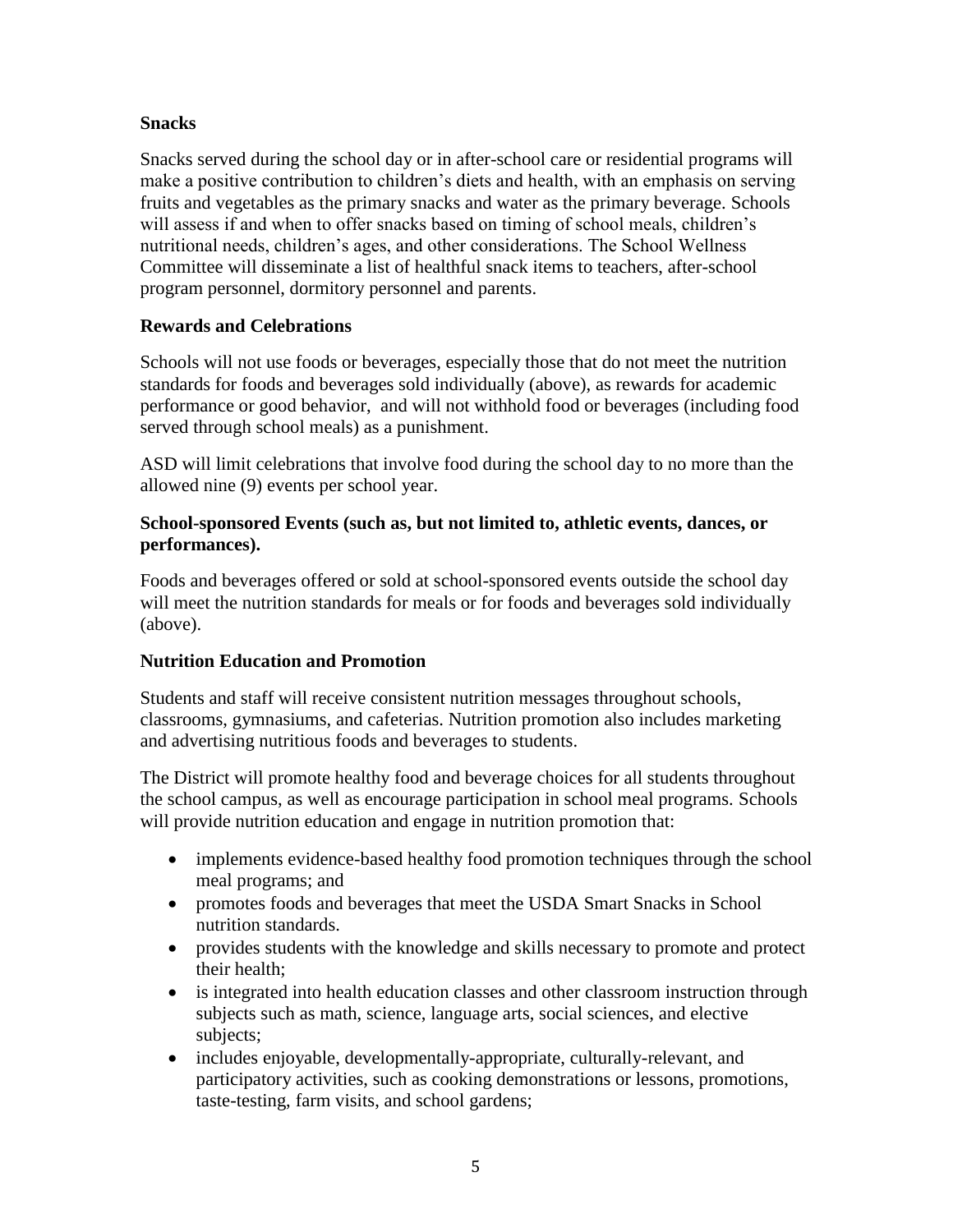- promotes fruits, vegetables, whole-grain products, low-fat and fat-free dairy products, and healthy food preparation methods;
- emphasizes caloric balance between food intake and energy expenditure (promotes physical activity/exercise);
- links with school meal programs, cafeteria nutrition promotion activities, school gardens, Farm to School programs, other school foods, and nutrition-related community services;
- teaches media literacy with an emphasis on food and beverage marketing; and
- includes nutrition education training for teachers and other staff.
- is offered at each grade level as part of a sequential, comprehensive, standardsbased health education curriculum that meets state and national standards (meets HSP Silver/Gold level).
- will provide opportunities for students to practice or rehearse the skills taught through the health education curricula (meets HSP Silver/Gold level).

#### **Communications with Parents**

ASD will support parents' efforts to provide a healthy diet and daily physical activity for their children. ASD will send home nutrition information, post nutrition tips, menus and health/nutrition related links on the school's website and provide nutrient analyses of school menus upon request. ASD will encourage parents to offer their children healthy meals and snacks and refrain from including beverages and foods that do not meet the above nutrition standards for individual foods and beverages. ASD will provide parents a list of foods that meets ASD's snack standards and ideas for healthy celebrations/parties, rewards, and fundraising activities.

ASD will provide information about physical education and other school-based physical activity opportunities before, during, and after the school day; and support parents' efforts to provide their children with opportunities to be physically active outside of school. Such supports will include sharing information about physical activity and physical education through a website, newsletter, or other take-home materials, special events, or physical education homework.

#### **Food Marketing in Schools**

School-based marketing will be consistent with nutrition education and health promotion. As such, ASD will limit food and beverage marketing to the promotion of foods and beverages that meet the nutrition standards for meals or for foods and beverages sold individually. ASD adopts the policy that school-based marketing of brands promoting predominantly low-nutrition foods and beverages is prohibited. The promotion of healthy foods, including fruits, vegetables, whole grains, and low-fat dairy products is encouraged. Examples of marketing techniques include the following: logos and brand names on/in vending machines, books or curricula, textbook covers, school supplies, scoreboards, school structures, and sports equipment; educational incentive programs that provide food as a reward; programs that provide schools with supplies when families buy low nutrition food products; free samples or coupons; and food sales through fundraising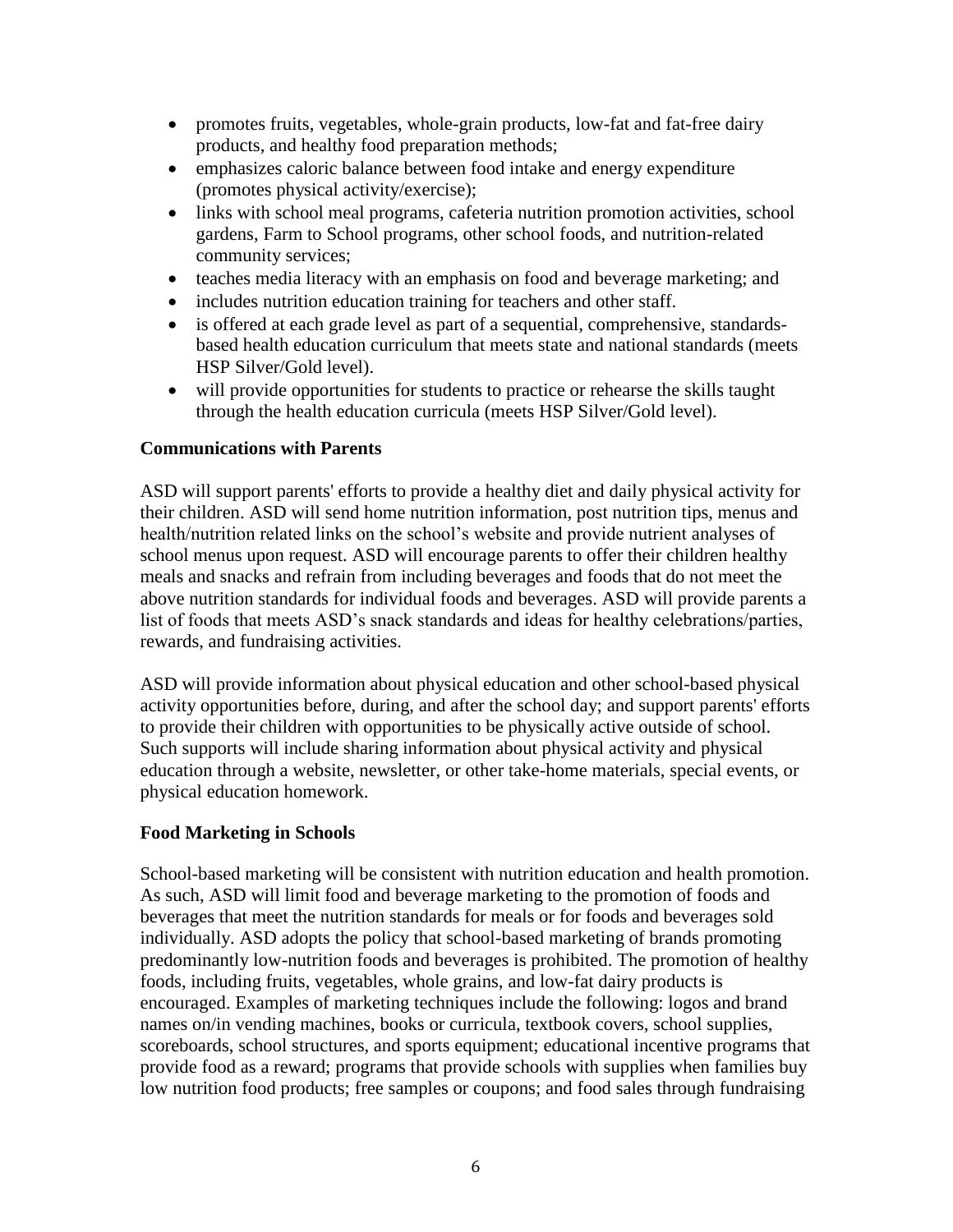activities. Marketing activities that promote healthful behaviors include: vending machine covers promoting water and natural juices; promotion of healthy options in a la carte lines or vending machines; sales of fruit for fundraisers; etc.

## **Staff Wellness**

ASD highly values the health and well-being of every staff member and will plan and implement activities and policies that support personal efforts by staff to maintain a healthy lifestyle. Staff will be notified of health and wellness programs/resources offered through the Employees Benefits Division for state employees.

# **III. Physical Activity**

Children and adolescents should participate in 60 minutes of physical activity every day. A substantial percentage of students' physical activity can be provided through a comprehensive, school-based physical activity program (CSPAP) that includes these components: physical education, recess, classroom-based physical activity, walk and bicycle to school, and out-of-school time activities and the district is committed to providing these opportunities. Schools will ensure that these varied opportunities are in addition to, and not as a substitute for, physical education (addressed in "Physical Education" subsection). All schools in the district will be encouraged to participate in *Let's Move!* Active Schools [\(www.letsmoveschools.org\)](http://www.letsmoveschools.org/) in order to successfully address all CSPAP areas.

- Physical activity during the school day (including but not limited to recess, physical activity breaks, or physical education) **will not be withheld** as punishment for any reason. The district will provide teachers and other school staff with a [list of ideas](http://cspinet.org/new/pdf/constructive_classroom_rewards.pdf) for alternative ways to discipline students.
- To the extent practicable, the District will ensure that its grounds and facilities are safe and that equipment is available to students to be active. The District will conduct necessary inspections and repairs.
- Through formal joint or shared use agreements indoor and outdoor physical activity facilities will be open to students, their families, and the community outside of school hours
- The District will work with schools to ensure that inventories of physical activity supplies are known and, when necessary, will work with community partners to ensure sufficient quantities of equipment are available to encourage activity for as many students as possible.

## **Physical Education**

The District will provide students with physical education, using an age-appropriate, sequential physical education curriculum consistent with national and state standards for physical education. The physical education curriculum will promote the benefits of a physically active lifestyle and will help students develop skills to engage in lifelong healthy habits, as well as incorporate essential health education concepts.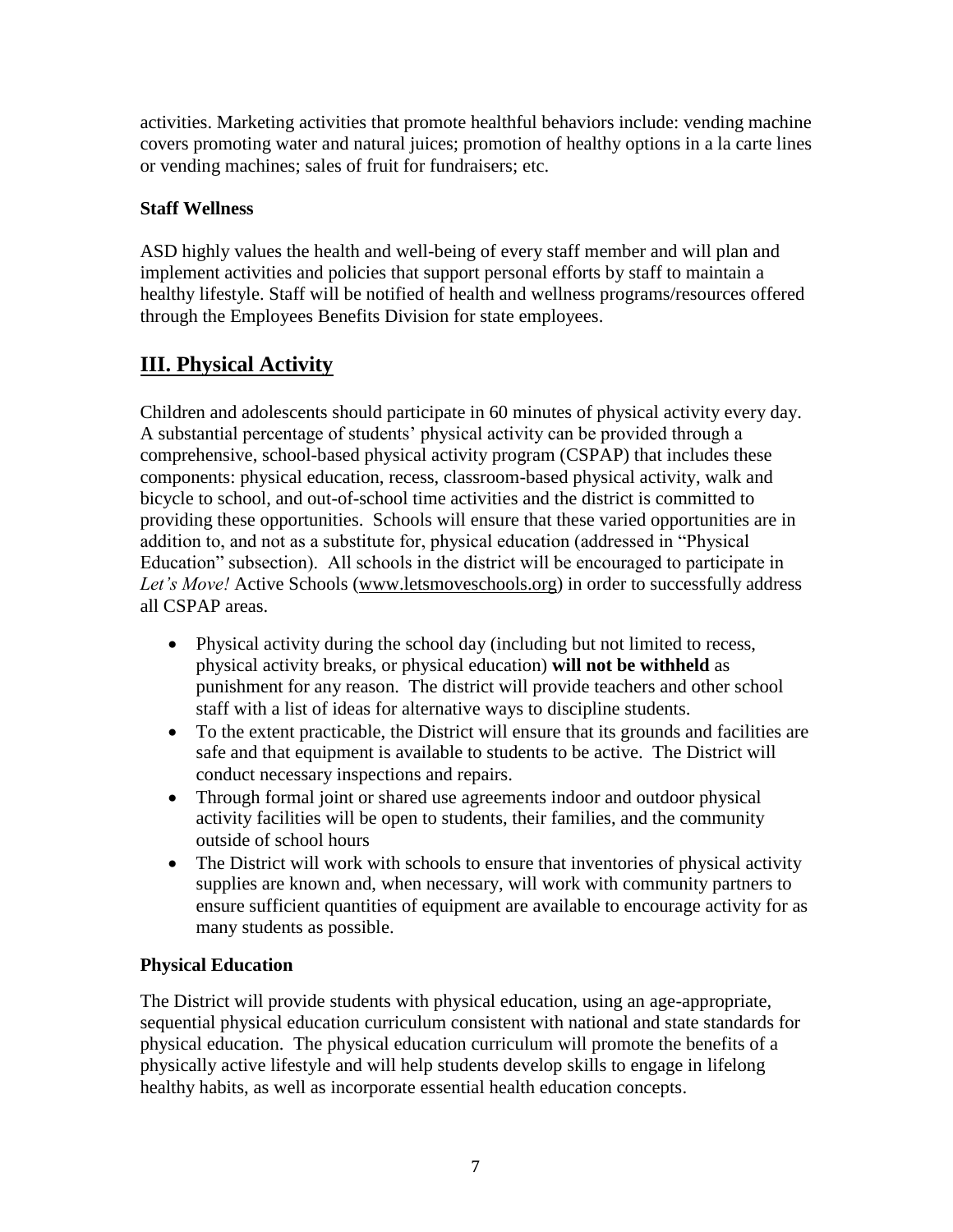- All students will be provided equal opportunity to participate in physical education classes. ASD will make appropriate accommodations to allow for equitable participation for all students and will adapt physical education classes and equipment as necessary.
- ASD **elementary students** in each grade will receive physical education for at least 90-149 minutes per week throughout the school year.
- All ASD **secondary students** (middle and high school) are required to take the equivalent of one academic year of physical education.
- The District physical education program will promote student physical fitness through individualized fitness and activity assessments.
- All physical education teachers at ASD will be required to participate in at least once a year professional development in education.
- All physical education classes at ASD are taught by licensed teachers who are certified or endorsed to teach physical education.

### **Recess (Elementary)**

All elementary schools will offer at least **20 minutes of recess** on all or most days during the school year. If recess is offered before lunch, schools will have appropriate handwashing facilities and/or hand-sanitizing mechanisms located just inside/outside the cafeteria to ensure proper hygiene prior to eating and students are required to use these mechanisms before eating. Hand-washing time, as well as time to put away coats/hats/gloves, will be built in to the recess transition period/timeframe before students enter the cafeteria.

#### **Outdoor Recess**

Outdoor recess will be offered when weather is feasible for outdoor play. Students will be allowed outside for recess except when outdoor temperature is above/below District-set temperature, or at the discretion of the building administrator based on his/her best judgment of safety conditions.

#### **Indoor Recess**

In the event that the school or district must conduct indoor recess**,** teachers and staff will follow the indoor recess guidelines that promote physical activity for students, to the extent practicable. Each school will maintain and enforce its own indoor recess guidelines*.*

Recess will complement, not substitute, physical education class. Recess monitors or teachers will encourage students to be active and will serve as role models by being physically active alongside the students whenever feasible.

## **Physical Activity Breaks (Elementary and Secondary)**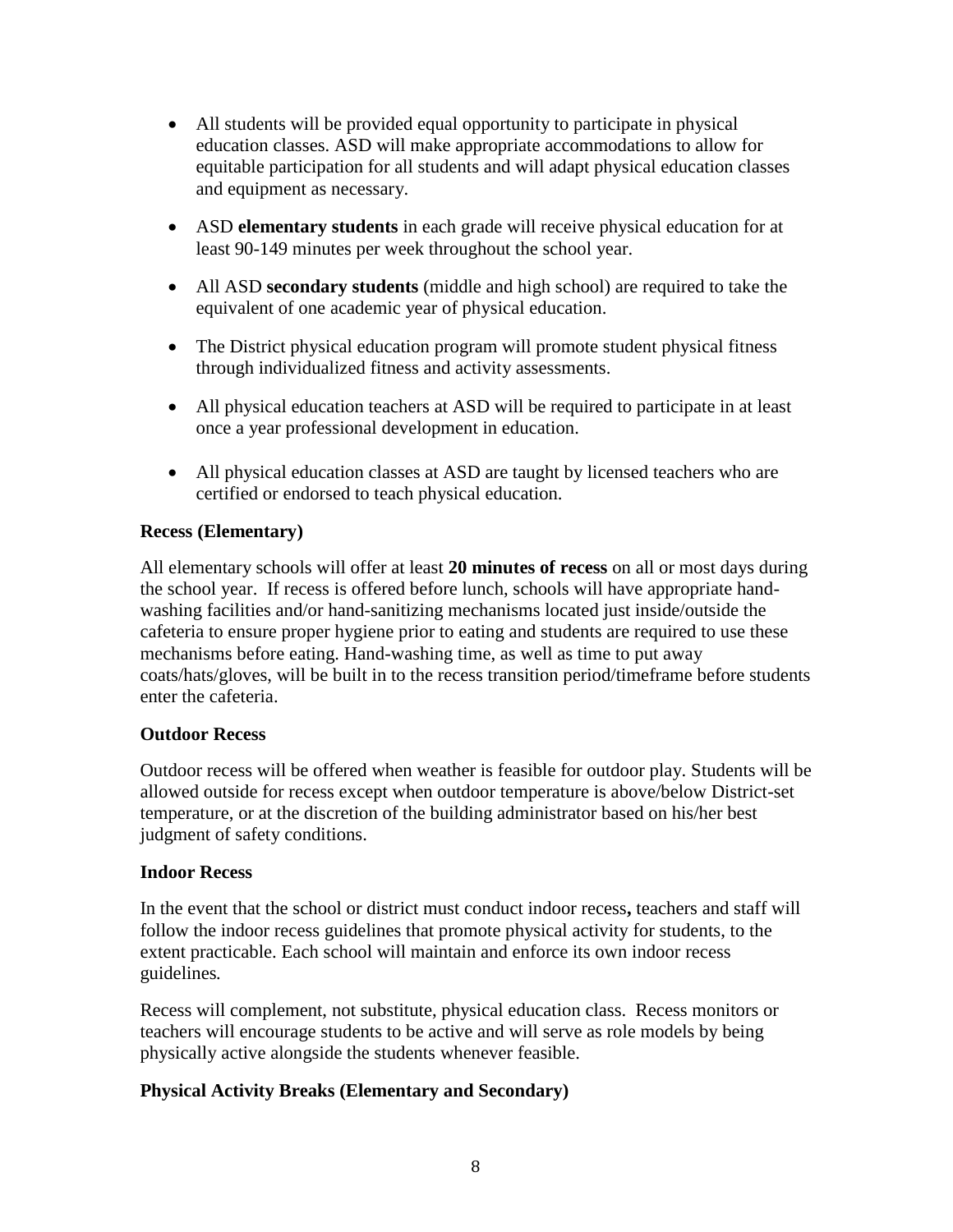The District recognizes that students are more attentive and ready to learn if provided with periodic breaks when they can be physically active or stretch. Thus, students will be offered **periodic opportunities** to be active or to stretch throughout the day on all or most days during a typical school week. The District recommends teachers provide short (3-5 minute) physical activity breaks to students during and between classroom time. These physical activity breaks will complement, not substitute, for physical education class, recess, and class transition periods.

### **Active Academics**

Teachers will incorporate movement and kinesthetic learning approaches into "core" subject instruction when possible (e.g., science, math, language arts, social studies, and others) and do their part to limit sedentary behavior during the school day. The District will support classroom teachers incorporating physical activity and employing kinesthetic learning approaches into core subjects by providing annual professional development opportunities and resources, including information on leading activities, activity options, as well as making available background material on the connections between learning and movement. Teachers will serve as role models by being physically active alongside the students whenever feasible.

## **Before and After School Activities**

The District offers opportunities for students to participate in physical activity either before and/or after the school day (or both) through a variety of methods. The District will encourage students to be physically active before and after school by clubs, physical activity in aftercare, intramurals, or varsity sports.

## **III. Wellness Policy Implementation, Monitoring, Accountability**

## **Monitoring**

The superintendent or designee will ensure compliance with established campus-wide nutrition and physical activity wellness policies. In the elementary and secondary schools the principal or designee will ensure compliance with those policies in the school and will report on the school's compliance to superintendent or designee.

School food service will ensure compliance with nutrition policies within school food service areas and will report on this matter to the superintendent. In addition, the school will report on the most recent USDA administrative review findings and any resulting changes.

The superintendent or designee will develop a summary report every school year on campus-wide compliance with the school's established nutrition and physical activity wellness policies, based on input from the elementary and secondary schools. The report will be included in the annual Report to the Public and placed on the school website. The report will also be used to revise the wellness priority in the school ASCIP plan as necessary.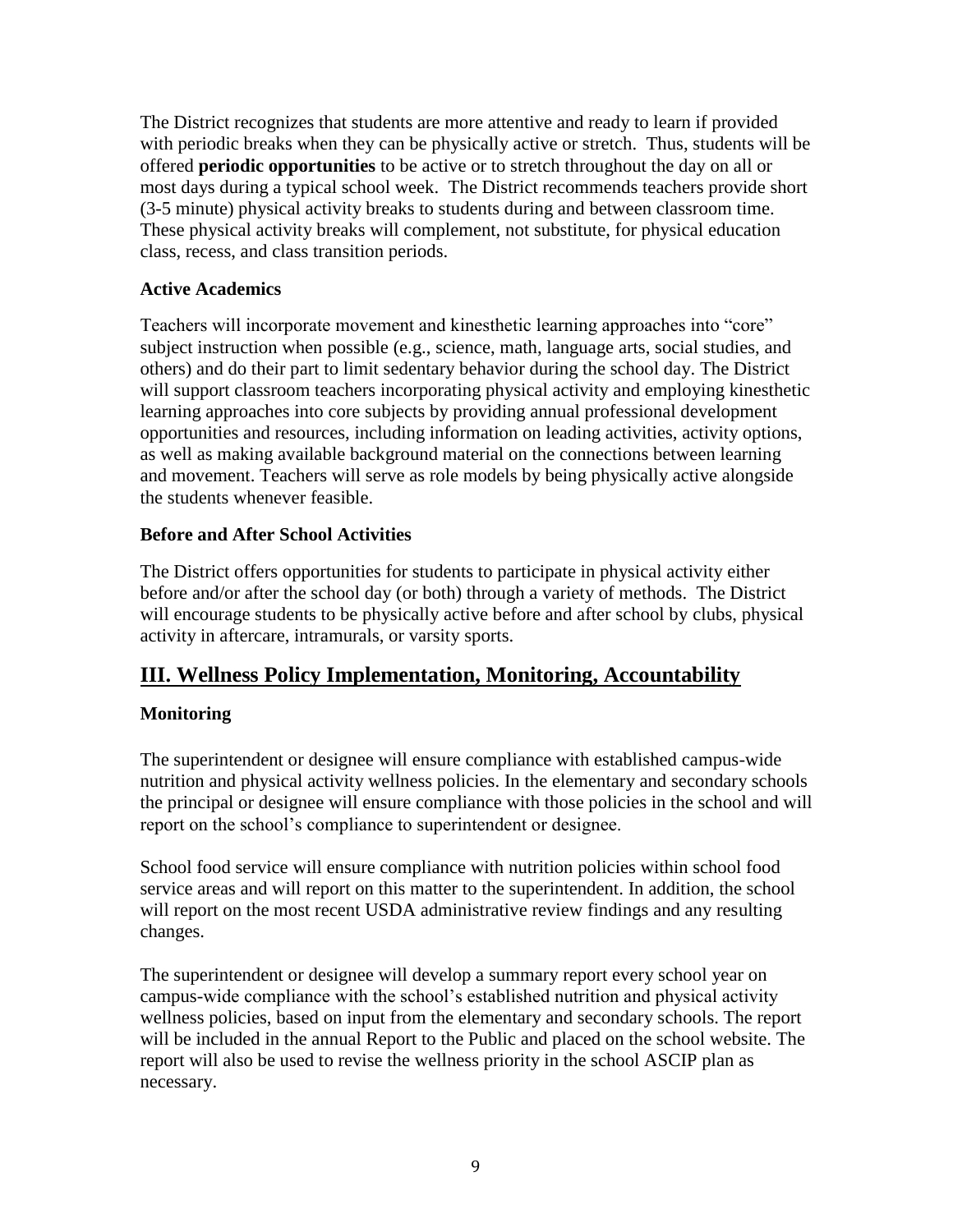The report will be provided to the school board and also distributed to all school health staff, parent/teacher organizations, school principals, and school health services personnel.

#### **Policy Review**

To help with the initial development of the school's wellness policies, the school will conduct a baseline assessment of the existing nutrition and physical activity environments and policies using the School Health Index assessment.

Assessments will be repeated yearly to help review policy compliance, assess progress, determine areas in need of improvement, and develop work plans to facilitate implementation.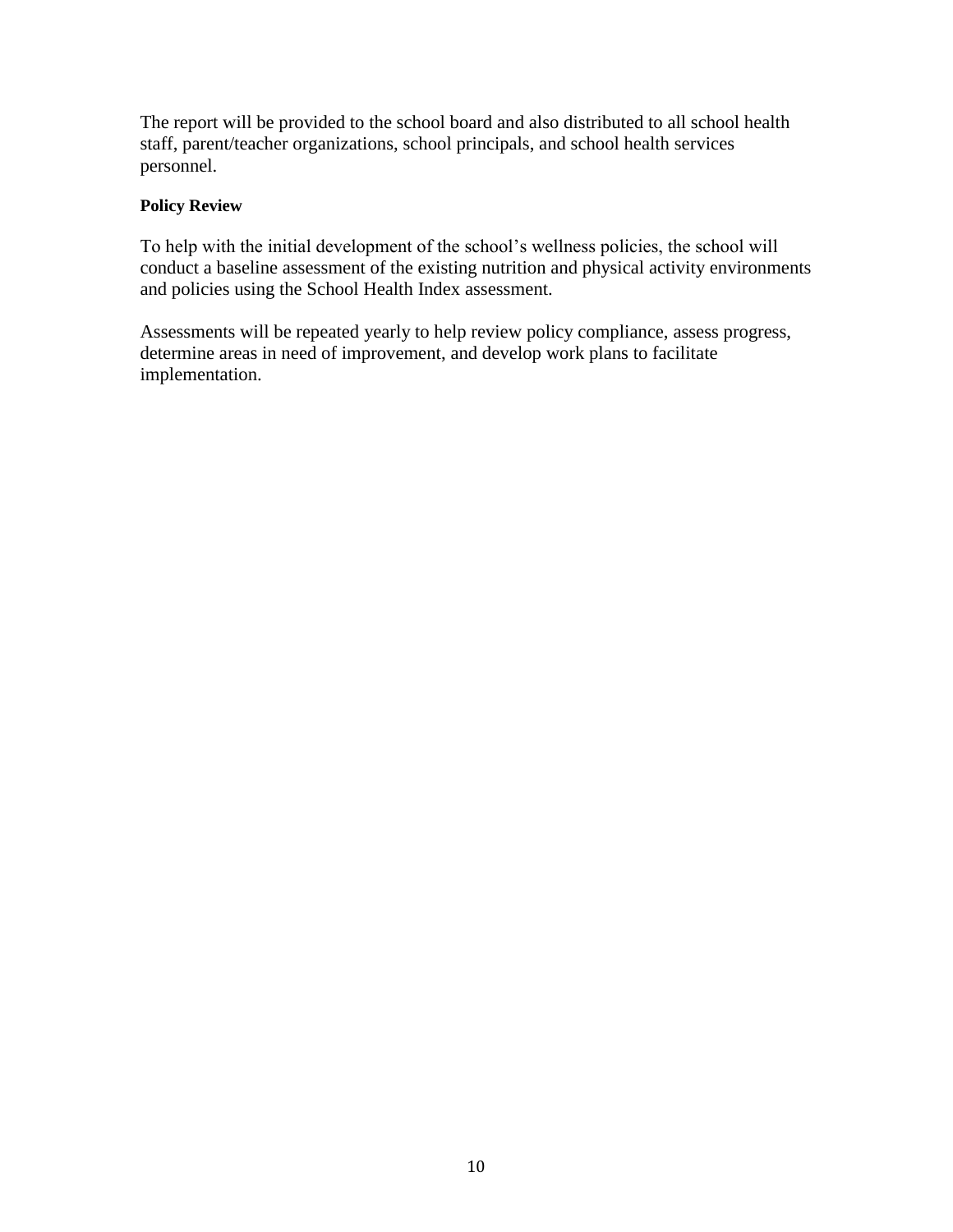l

<sup>11</sup> Centers for Disease Control and Prevention. *The association between school-based physical activity, including physical education, and academic performance*. Atlanta, GA: US Department of Health and Human Services, 2010.

<sup>12</sup> Singh A, Uijtdewilligne L, Twisk J, van Mechelen W, Chinapaw M. *Physical activity and performance at school: A systematic review of the literature including a methodological quality assessment.* Arch Pediatr Adolesc Med, 2012; 166(1):49-55.

<sup>13</sup> Haapala E, Poikkeus A-M, Kukkonen-Harjula K, Tompuri T, Lintu N, Väisto J, Leppänen P, Laaksonen D, Lindi V, Lakka T. *Association of physical activity and sedentary behavior with academic skills – A follow-up study among primary school children*. PLoS ONE, 2014; 9(9): e107031.

<sup>14</sup> Hillman C, Pontifex M, Castelli D, Khan N, Raine L, Scudder M, Drollette E, Moore R, Wu C-T, Kamijo K. *Effects of the FITKids randomized control trial on executive control and brain function*. Pediatrics 2014; 134(4): e1063-1071.

<sup>&</sup>lt;sup>1</sup> Bradley, B, Green, AC. Do Health and Education Agencies in the United States Share Responsibility for Academic Achievement and Health? A Review of 25 years of Evidence About the Relationship of Adolescents' Academic Achievement and Health Behaviors, Journal of Adolescent Health. 2013; 52(5):523–532.

 $2$  Meyers AF, Sampson AE, Weitzman M, Rogers BL, Kayne H. School breakfast program and school performance. American Journal of Diseases of Children. 1989;143(10):1234–1239.

<sup>&</sup>lt;sup>3</sup> Murphy JM. Breakfast and learning: an updated review. Current Nutrition & Food Science. 2007; 3:3–36.

<sup>4</sup> Murphy JM, Pagano ME, Nachmani J, Sperling P, Kane S, Kleinman RE. The relationship of school breakfast to psychosocial and academic functioning: Crosssectional and longitudinal observations in an inner-city school sample. Archives of Pediatrics and Adolescent Medicine. 1998;152(9):899–907.

<sup>&</sup>lt;sup>5</sup> Pollitt E, Mathews R. Breakfast and cognition: an integrative summary. American Journal of Clinical Nutrition. 1998; 67(4), 804S–813S.

<sup>6</sup> Rampersaud GC, Pereira MA, Girard BL, Adams J, Metzl JD. Breakfast habits, nutritional status, body weight, and academic performance in children and adolescents. Journal of the American Dietetic Association. 2005;105(5):743–760, quiz 761–762.

 $<sup>7</sup>$  Taras, H. Nutrition and student performance at school. Journal of School Health.</sup> 2005;75(6):199–213.

<sup>8</sup> MacLellan D, Taylor J, Wood K. Food intake and academic performance among adolescents. Canadian Journal of Dietetic Practice and Research. 2008;69(3):141–144.  $9$  Neumark-Sztainer D, Story M, Dixon LB, Resnick MD, Blum RW. Correlates of inadequate consumption of dairy products among adolescents. Journal of Nutrition Education. 1997;29(1):12–20.

<sup>&</sup>lt;sup>10</sup> Neumark-Sztainer D, Story M, Resnick MD, Blum RW. Correlates of inadequate fruit and vegetable consumption among adolescents. Preventive Medicine. 1996;25(5):497– 505.